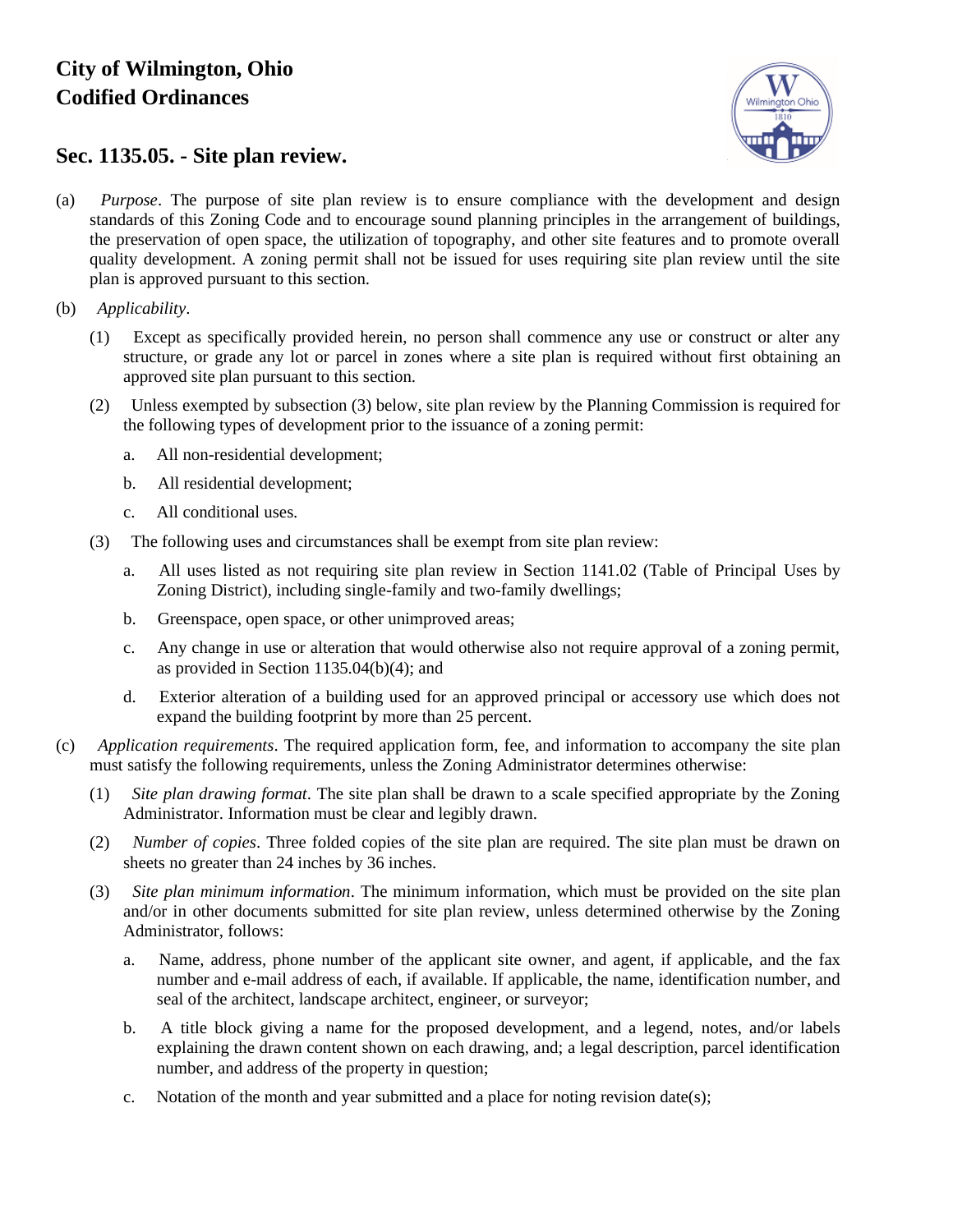- d. Written and graphic scale of the plan drawing(s);
- e. Vicinity map drawn to scale with a north arrow and in display of the site location in relation to the surrounding road network and local jurisdictions;
- f. Legal and common description of the site boundary and the parcel(s) involved shown on the plan, detailing the bearing and dimension of each course of the boundary line;
- g. The acreage and/or square footage of the site;
- h. The zoning classification(s) of the site and of all abutting parcels;
- i. Location and dimensions of existing and proposed streets, driveways, sidewalks, and any other walkway within the site, with notation of thoroughfare plan specified right-of-way, the pavement type, width, and construction design details noted and depicted for each;
- j. Schematic depiction of existing and proposed locations of gas, electric, phone, fiber-optic, and other telecommunication lines and terminal facilities, sanitary sewer lines or septic system components, water service lines, wells, fire hydrants and emergency connections, storm water drainage management components, and sewer lines;
- k. Location and dimensions of existing and proposed easements and notation of the percentage of the site occupied by the easements;
- l. Existing and proposed topography on and in proximity to the site represented with elevation contour lines at intervals not exceeding:
	- 1. One foot for zero to six percent slopes;
	- 2. Two feet for six to 18 percent slopes; and
	- 3. Five feet for slopes over 18 percent.
- m. Location of existing surface water features, natural or man-made, including lakes, ponds, runoff control basins, marshes, wetlands, rivers, creeks, streams, or other drainage ways;
- n. A tree survey that includes information on all existing trees which have a six inches diameter at breast height (DBH) or larger. Information shall include the location, size, and condition of each tree. If the site is heavily wooded and large areas are to be protected, individual trees do not need to be surveyed. The survey shall indicate and distinguish areas based on the intended level of preservation, alteration, and/or disturbance;
- o. The types of soils found on the site and seasonal wind directions;
- p. All flood prone areas, using the 100 year flood plain as a standard; and
- q. Any additional information that may be deemed necessary for proper and complete review when a proposed development presents difficult or unusual problems.
- (4) *Development specific information.* The following information, as determined applicable and necessary by the Zoning Administrator, must be provided on and/or accompany the site plan:
	- a. Existing and proposed land development on and around the site.
	- b. Notation and depiction of any variance from this Code which has been secured.
	- c. A time schedule which indicates the anticipating starting and completion dates for construction. If the development is to be staged, indication shall be made as to how the staging is to proceed.
	- d. The location of each existing and proposed structure with notations of:
		- 1. The type, number, and size of each;
		- 2. The respective distances in feet from the boundary lines of the site;
		- 3. The lowest foundation opening and first finished floor elevations of each building;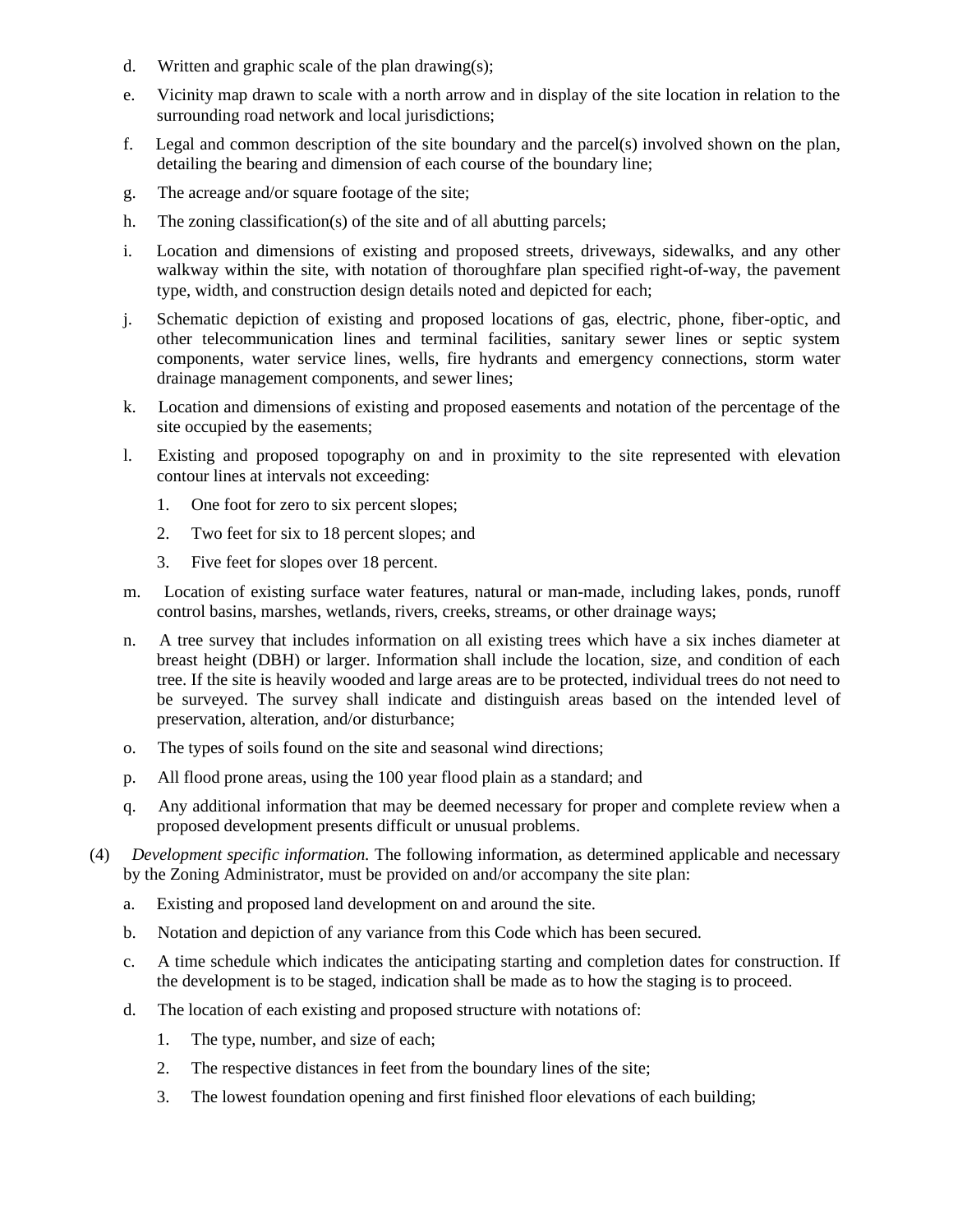- 4. Existing structures or part(s) thereof which are to be altered or removed;
- 5. For residential proposals: a site summary indicating the number of dwelling unit(s) within each building, the number of bedrooms per unit, floor plans, floor area square feet, density computation, recreation facilities and open spaces;
- 6. For non-residential proposals: the number of offices and number of employees; the number of floors, floor plans, floor area square feet, total square footage, and exterior elevations; and
- 7. The number of floors, floor plans, floor area square feet, total square footage, and exterior elevations.
- e. The height of each proposed structure as measured in accordance with Section 1151.03(j) (Height measurement) and Section 1151.03(k) (Height measurement exceptions).
- f. Off-street parking provisions: the total number, typical dimensions and square footage of the parking spaces, handicapped use designation, widths and turning radii dimensions of all driveways, and pavement material.
- g. Off-street loading/unloading provisions, showing the locations and noting the dimensions and square footage of each space.
- h. The location of outdoor storage, waste disposal and/or trash containment area along with detailed screened and/or buffered plans for each.
- i. The location of fences and walls, and cross-section diagram for proposed fences and walls.
- j. Landscaping plan, with details of plantings for buffers and screening in accordance with requirements of this Code.
- k. The location, type, intensity, height, and orientation of all building exteriors.
- l. Documentation of site lighting, along with a photo-metric analysis.
- j. Depiction and description of the location, type, number, and size of display faces, height, setback, and illumination, if any, of all existing and proposed signs.
- (5) *Supplementary information*. Additional information may be required if deemed necessary by the Planning Commission or Zoning Administrator. Such additional information may include, but is not limited to, their requirement of a traffic impact study (TIS), market analysis, environmental assessment, condominium documents, and any study or report in evaluation of the proposed impact on public facilities and services. The following information may be required as determined applicable and necessary by the Zoning Administrator:
	- a. Front, side, and rear elevation drawings of structures; drawn with sufficient details to evaluate visual appearance and function;
	- b. Written certification of the required sewage disposal permits having been issued or able to be issued by the applicable authority;
	- c. Certification by the City Engineer or Ohio Department of Transportation (ODOT), and the City of Wilmington Fire Department, that the sight-distance location, configuration and number of existing and/or proposed street and/or driveway access intersections for the development are acceptable;
	- d. Certification from the City Building Department, City Engineer, and Federal Emergency Management Agency (FEMA) that proposed structure(s) and/or fill within 100 year floodplain is compliant with applicable regulations and requirements;
	- e. Stormwater drainage quantity and quality management provisions to the approval of the City Engineer;
	- f. Soil erosion and sedimentation control measures as may be required. Control measures address preand post-development, soil type boundaries, pre-development land cover, clearing limits, wooded areas proposed to remain or be cleared, and soil stockpiling and sediment trap basins;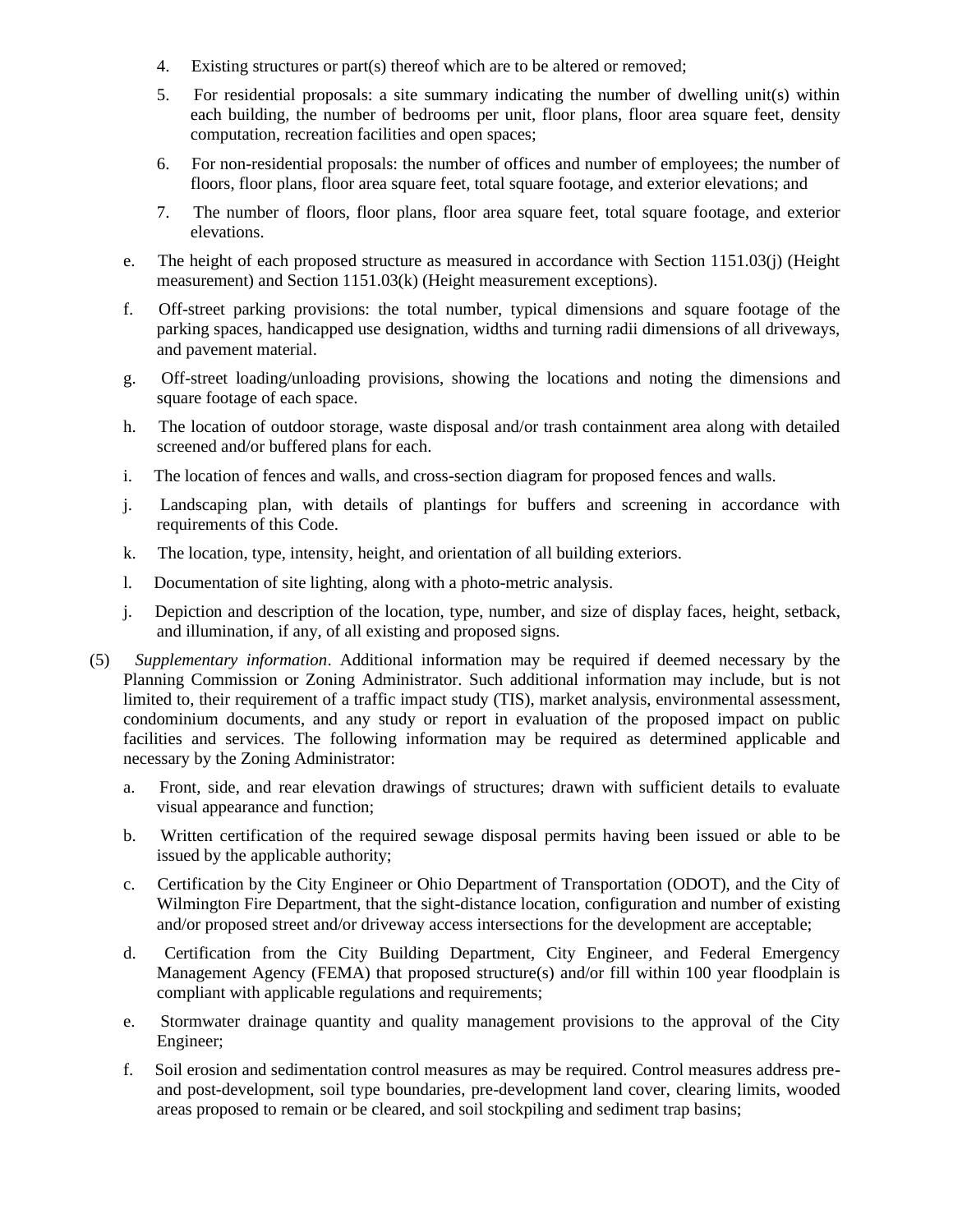- g. Identification of local airport airspace and indication that the proposed development meets Federal Aviation Administration (FAA) and/or the Ohio Division of Aviation standards; and
- h. A statement documenting potential impacts to groundwater and air quality, and other environmental impacts.
- (d) *Review procedure.*
	- (1) *Step 1—Consultation with Zoning Administrator.*
		- a. Prior to submitting a site plan application, the applicant or property owner shall first consult with the Zoning Administrator.
		- b. The purpose of this informal consultation is to:
			- 1. Discuss applicable standards and technical issues pertinent to the proposal;
			- 2. Comment on required compliance of the proposal to standards of this Code; and
			- 3. Comment on whether or not the site plan application is the necessary and appropriate process for making a decision on the proposed development.
		- c. The applicant or Zoning Administrator may request input on the proposal from staff or other potentially involved regulatory authorities or consultants.
		- d. A concept sketch plan is not required at this time, but it would be helpful for the applicant to explain:
			- 1. The location of the project;
			- 2. The proposed development (in general terms);
			- 3. The proposed layout of buildings, parking, access points, open spaces, and drainage facilities;
			- 4. The relationship to existing surrounding development; and
			- 5. Any other conditions/items relevant to the processing of the application.
	- (2) *Step 2—Formal submittal and processing.*
		- a. The applicant shall formally submit the required application to the Zoning Administrator in accordance with the requirements specified in Section 1135.05(c) (Application requirements).
		- b. The Zoning Administrator has the duty to determine whether the application is complete within ten working days of receipt of the application.
		- c. If the Zoning Administrator determines that the application is not complete, the applicant shall be notified, in writing, of the specific deficiencies of the application including any additional information that must be supplied. The applicant shall be informed that no further action will be taken by the City on the application until the deficiencies are corrected.
		- d. Upon receipt of a complete application, the Zoning Administrator shall notify the applicant of completeness. The Zoning Administrator shall then provide the accepted application to applicable authorities/departments involved for review of the plan and allow 15 days to respond and receive comments before the zoning staff report is sent to the Planning Commission.
	- (3) *Step 3—Review and action*. The Planning Commission shall hold a public meeting to consider comments and recommendations regarding the site's development. The board shall within a reasonable amount of time choose to approve or deny the site plan application as submitted, or to approve with conditions. Conditions may include plan revisions and safeguards to be performed by the applicant. Appeal of the Planning Commission decision is to the Court of Common Pleas.
- (e) *Review considerations*. The Planning Commission shall review the site plan in the interest of public health and safety, as well as public convenience, comfort, prosperity, or general welfare, as applicable, by considering the following factors: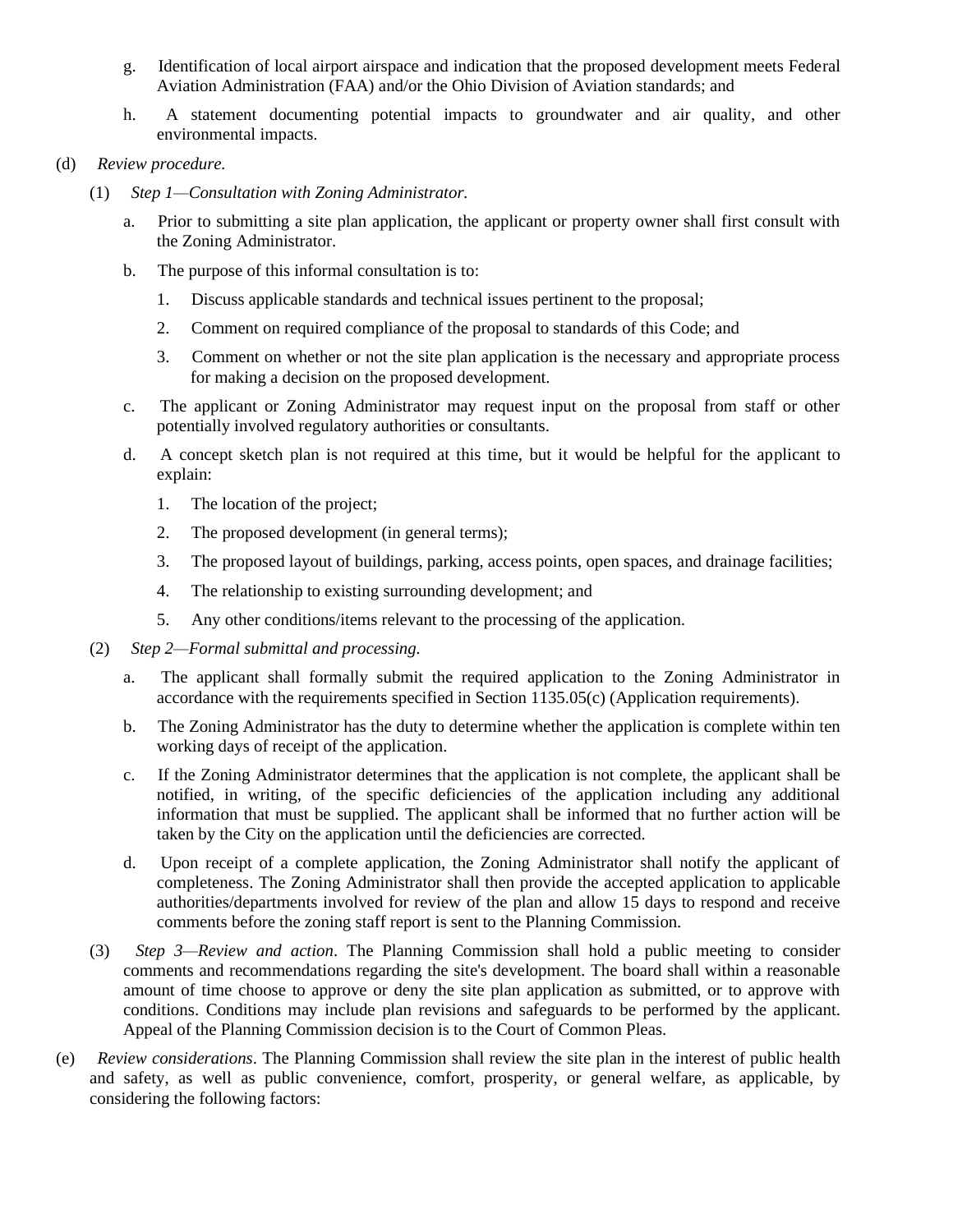- (1) To protect the long-term public interest by reviewing the internal and external relationship of development that may have considerable potential significance and impact to the City;
- (2) To ensure the application of quality design principles within new and redevelopment projects;
- (3) To determine the impact on the public, including, but not limited to, the neighboring properties;
- (4) To ensure that new development contains elements of internal cohesiveness and factors that promote good neighborhood atmosphere;
- (5) Suggestions of the Comprehensive Plan;
- (6) To promote the orderly and safe flow of vehicular and pedestrian traffic;
- (7) To confirm that all requirements of this Code applicable to the development and operation of the use are satisfied; and
- (8) To confirm that the proposed plan satisfies other County, State, and/or Federal standards which are applicable to permitting the proposed development.
- (f) *Review criteria*. The site plan review is conducted to determine anticipated impacts on the public health and safety, as well as the public convenience, comfort, prosperity, or general welfare, as applicable. Factors to be considered include those in Section 1135.05(e) (Review Considerations), and the following additional criteria:
	- (1) *Adequacy of information and compliance with Zoning Code*.
		- a. The plan contains the Code required information and is presented in an understandable manner that provides an accurate description of the proposed development, structure(s), site improvements, and impacts.
		- b. The plan complies with all applicable requirements of the Zoning Code pertinent to the proposal.
	- (2) *Design layout sufficiency and compatibility*. The design components proposed and used are considered sufficient and compatible with respect to the following features:
		- a. Site topography;
		- b. Drainage;
		- c. Parcel configuration;
		- d. Adjacent properties;
		- e. Traffic operations;
		- f. Adjacent streets and driveways;
		- g. Pedestrian access; and
		- h. The type, size, and location buildings.
	- (3) *Design character, operational compatibility, and coordination.*
		- a. The appearance and design character of the proposed development and all corresponding operational activities are considered compatible and coordinated with surrounding, existing, and planned developments.
		- b. The proposed structures must also be identified as either primary or secondary, and must be coordinated to function with internal operations of the site.
	- (4) *Preservation of significant features.* The plan preserves:
		- a. Architecturally, historically, and/or culturally significant buildings;
		- b. Wetland(s);
		- c. Floodplain(s);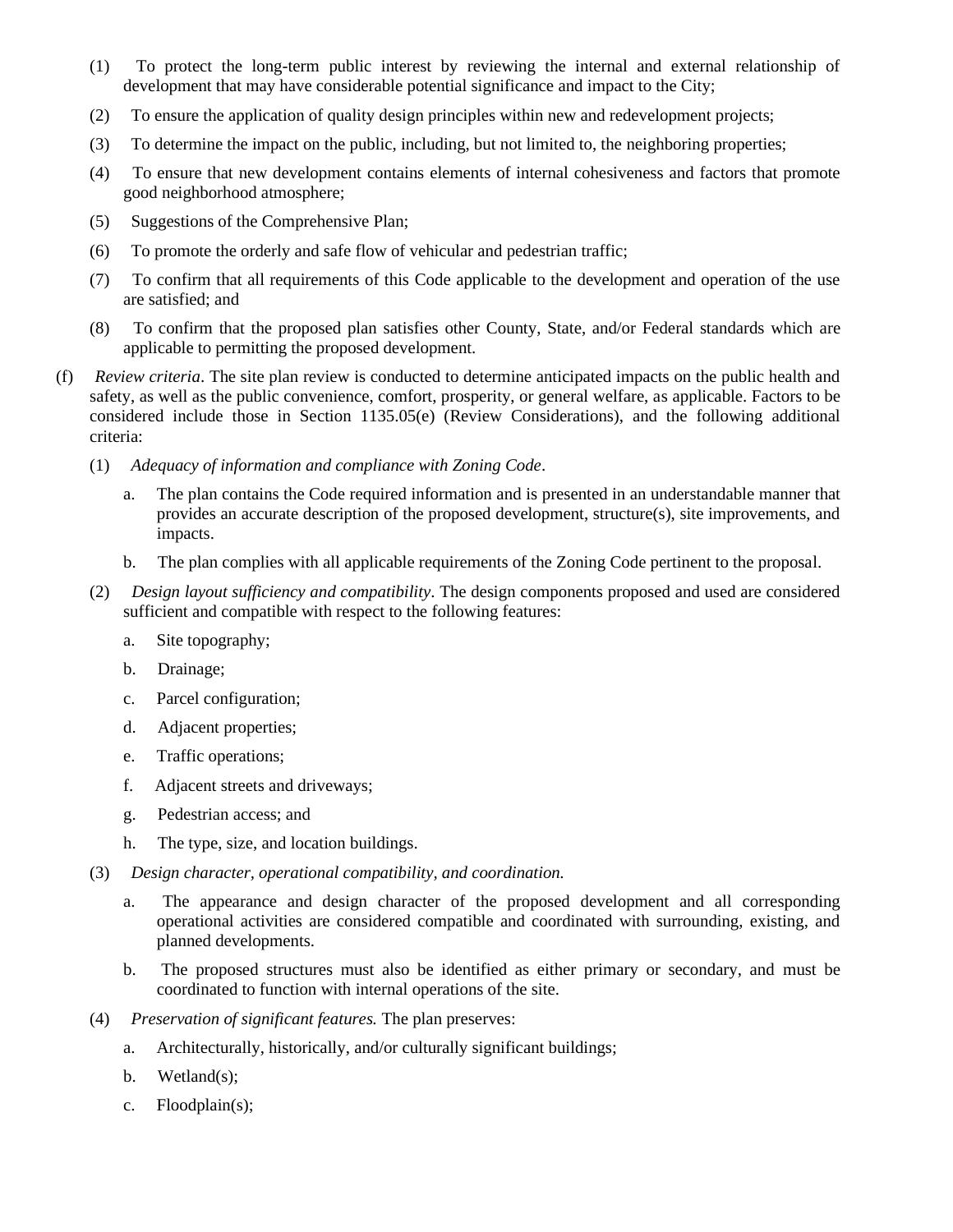- d. Streams;
- e. Aquifer recharge areas;
- f. Soil(s) areas with severe limitations for use;
- g. Steep slopes; and
- h. Tree lines, hedge-rows, wooded areas, and trees that are determined valuable to retain.
- (5) *Pedestrian access and circulation*. The plan proposes provision of pedestrian circulation and access. Determination of adequacy is based on such provisions being designed to be safe, comfortable, compatible, connected, conflict-free, and compliant with applicable Americans with Disabilities Act (ADA) regulations.
- (6) *Vehicular access and circulation streets*. Driveways, parking aisles, and other related elements designed for vehicle access and circulation demands are determined sufficient per evaluation by the City Engineer and Fire/EMS department. These elements are evaluated for safety and function.
- (7) *Parking and loading*. Off-street parking and loading provisions are determined sufficient based upon the proposed number, size, location, and arrangement of parking spaces and provisions for sharedparking and for compliance with Title 11, Chapter 1171 (Parking and Circulation).
- (8) *Signage*. Signage is evaluated for compliance with Title 11, Chapter 1173 (Signs).
- (9) *Landscaping and screening*. Landscaping and screening are evaluated based on the design and effectiveness of landscaping/building material to screen and mitigate negative visual impacts and for compliance with Title 11, Chapter 1165 (Buffering and Landscaping)
- (10) *Exterior lighting*. Lighting is evaluated for compliance with Title 11, Chapter 1167 (Lighting).
- (11) *Public service impact*. The impacts to the following public services facilities and utilities are evaluated in terms of their capacity to accommodate the proposed development:
	- a. Water;
	- b. Sanitary sewer;
	- c. Natural gas;
	- d. Electricity;
	- e. Telephone and cable;
	- f. Roadways;
	- g. Police protection;
	- h. Fire and EMS protection;
	- i. Sidewalks and bikeways; and
	- j. Public schools.
- (12) *Stormwater drainage and management plan*. The site plan is evaluated based on the quantity and quality of runoff, impact on upstream or downstream property, and a maintenance plan, to the approval of the City Engineer.
- (13) *Soil erosion and sediment control*. Provisions for minimizing soil erosion during development and preventing sedimentation during and after development are determined acceptable.
- (14) *Emergency access and service facilities and public safety*. The plan provides for emergency access and service facilities (fire lanes, hydrants, and suppression supply connections) within the site as determined necessary per evaluation by the Fire/EMS Department in conjunction with the Building Department. The proposed development does not pose a threat to public safety.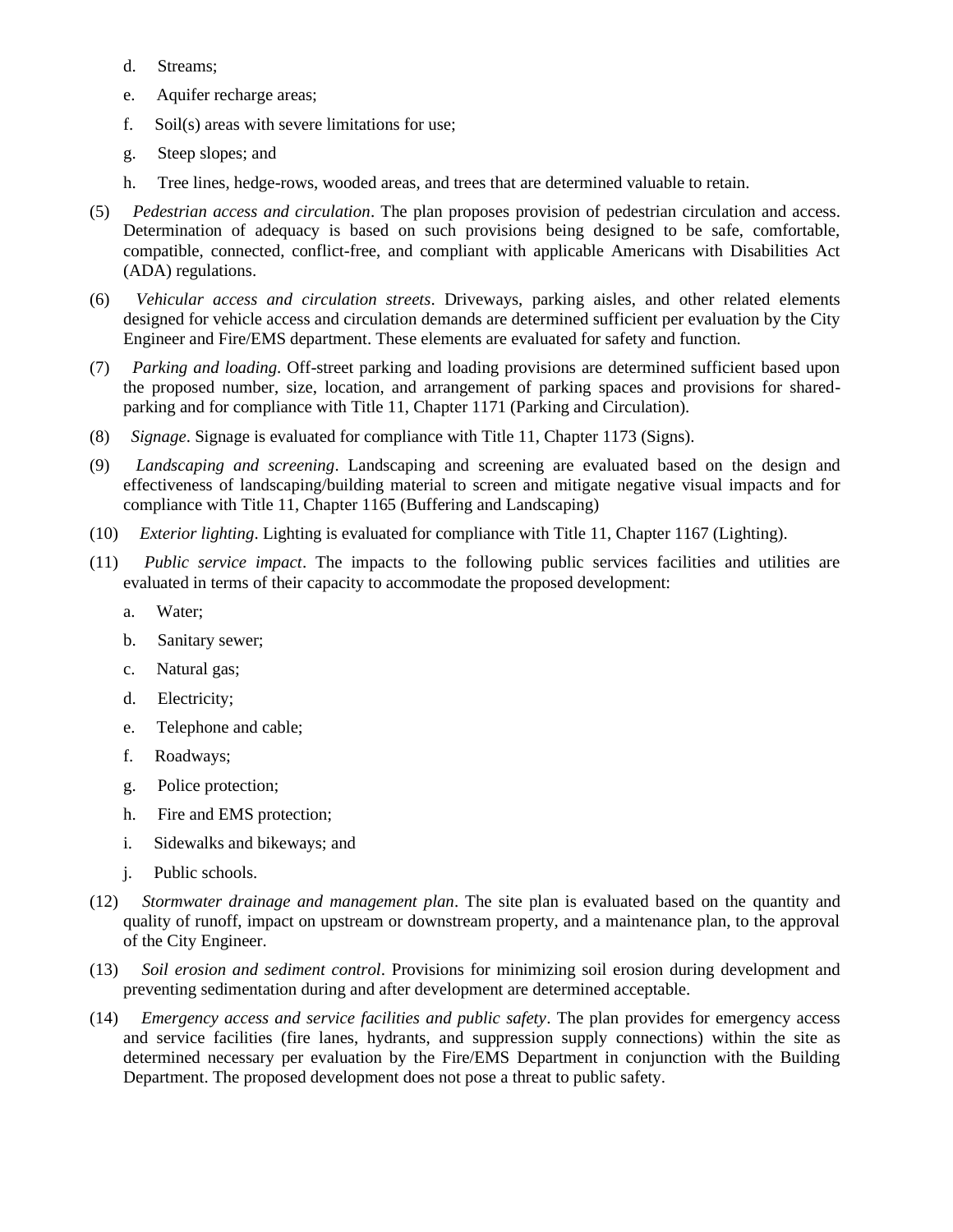- (15) *Building design*. Building design is found harmonious in character with the surrounding area with regard to scale, mass, and orientation.
- (16) *Compliance with public health and safety*. The application must provide plan of procedures to mitigate nuisances to surrounding areas such as, but not limited to, odors, excess noise, and/or unsanitary operations. Any externalities must be with the realm of public health, safety, and wellness.
- (h) *Case file record*.
	- (1) Application files maintained by the Zoning Administrator shall contain all written information submitted. The application file is numbered by the year in which the application was reviewed and consecutive to other applications within the same year.
	- (2) Written meeting minutes and/or audio recording(s) of the proceedings of a hearing may be referenced at the offices of the City.
	- (3) The letter of the Planning Commission in decision of the site plan is placed in the case file and provided to the applicant.
- (i) *Post site plan approval requirements*.
	- (1) *Permits or approvals from other involved authorities*. The applicant is responsible to obtain necessary permits or approvals from any other applicable authority before issuance of a Zoning Permit.
	- (2) *Development and maintenance*. Per the approved site plan the property owner is responsible for the improvement and maintenance of the site in accordance with the approved site plan and all conditions of approval. Failure to comply with the approved site plan and all conditions of approval may result in an enforcement action being brought in a court of competent jurisdiction.
	- (3) *Expiration and extension of plan*.
		- a. If development has not commenced within two years following the site plan approval, the approval shall become null and void, requiring re-application.
		- b. The applicant may only request an extension prior to the site plan approval expiration date. A written request for an extension shall be submitted to the Zoning Administrator.
		- c. The Planning Commission may grant up to 12 months in extension of its initial approval of the plan and entertain subsequent extensions thereafter.
- (j) *Modification of the approved site plan*.
	- (1) *Minor modifications*. The following are considered minor modifications allowable for approval by the Zoning Administrator:
		- a. Changes made during development to improve safety, protect natural features, and/or accommodate unanticipated site constraints or to comply with further requirements of other authorities. These changes should not affect surrounding property or the approved plan layout.
		- b. Changes in landscaping species that is consistent with the standards of this Code and that do not reduce the total amount of landscaping or buffering required.
		- c. Change in the boundary or arrangement of a structure that does not violate minimum zoning required setbacks nor affect locations of other components of the approved site plan requirements or conditions.
		- d. Adjustments in the alignment of vehicular and pedestrian access and circulation components for purposes of improved safety or to eliminate conflict with other components in the site which will not create off-site conflicts.
		- e. Reduction in signage or changes in lighting which will not negatively affect off-site properties.